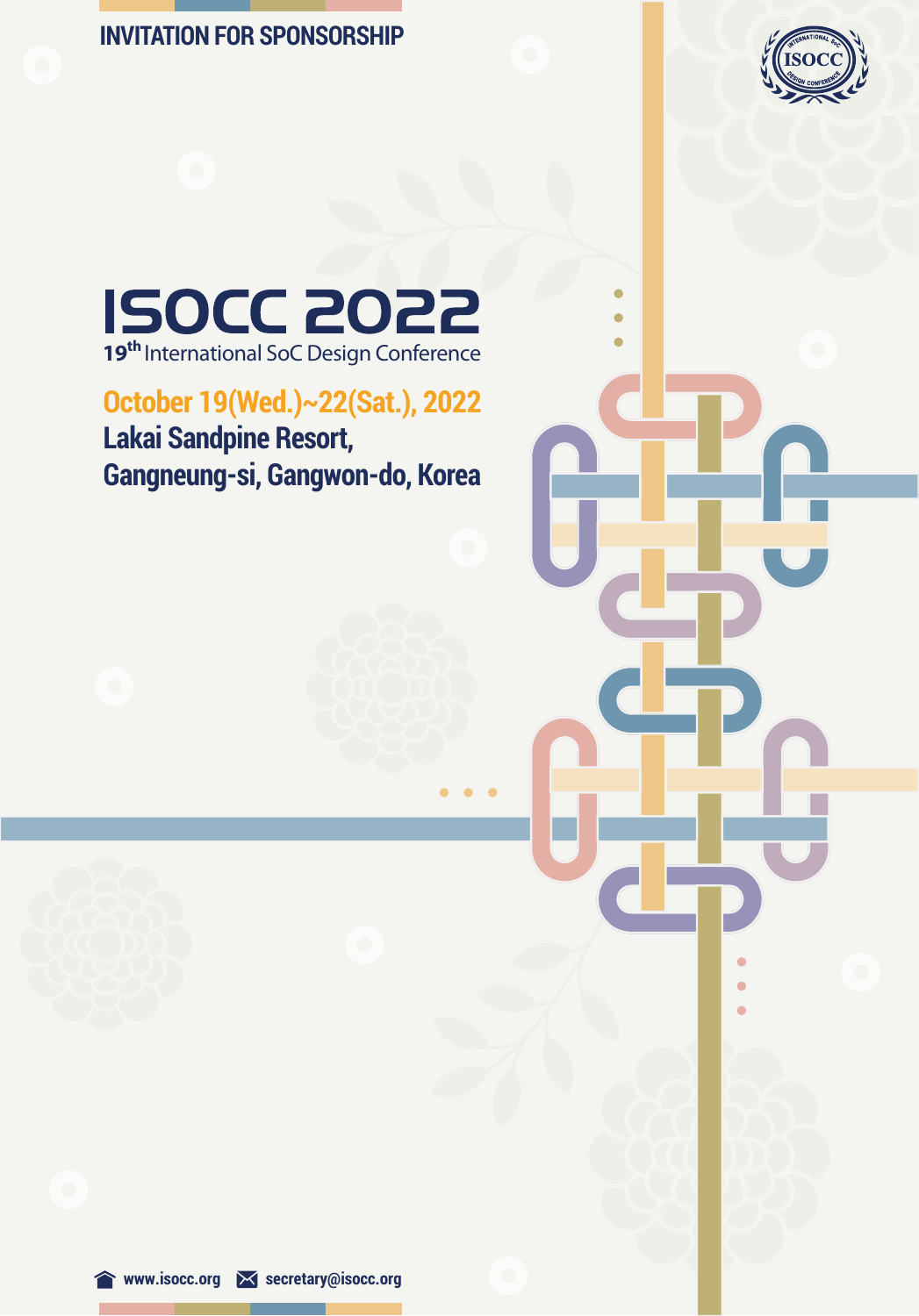



## **ISOCC 2022 국제학술대회 개요**

| 회의명(영문) | 19th International SoC Design Conference (ISOCC 2022) |  |  |
|---------|-------------------------------------------------------|--|--|
| 회의명(국문) | 제 19회 국제시스템온칩반도체설계 학술대회                               |  |  |
| 주 제     | SoC Technology Towards a New Era of Innovation        |  |  |
| 일 시     | 2022년 10월 19일(수) ~ 22일(토) / 4일간                       |  |  |
| 장 소     | 라카이샌드파인 리조트 (강원도 강릉시)                                 |  |  |
| 주관기관    | 사단법인 반도체공학회                                           |  |  |
| 후원기관    | <b>IEEE Circuits and Systems Society</b>              |  |  |
| 예상발표논문  | 구두논문 100편, 포스터논문 60편 (총 160편 예상)                      |  |  |
| 예상참가자   | 15개국, 약 500명 예상                                       |  |  |
| 공식언어    | <b>English</b>                                        |  |  |
| 홈페이지    | www.isocc.org                                         |  |  |



**(06173) 서울시 강남구 테헤란로 625(삼성동) 덕명빌딩 1736호**

**전화번호: 02-757-0981 이메일: secretary@isocc.org**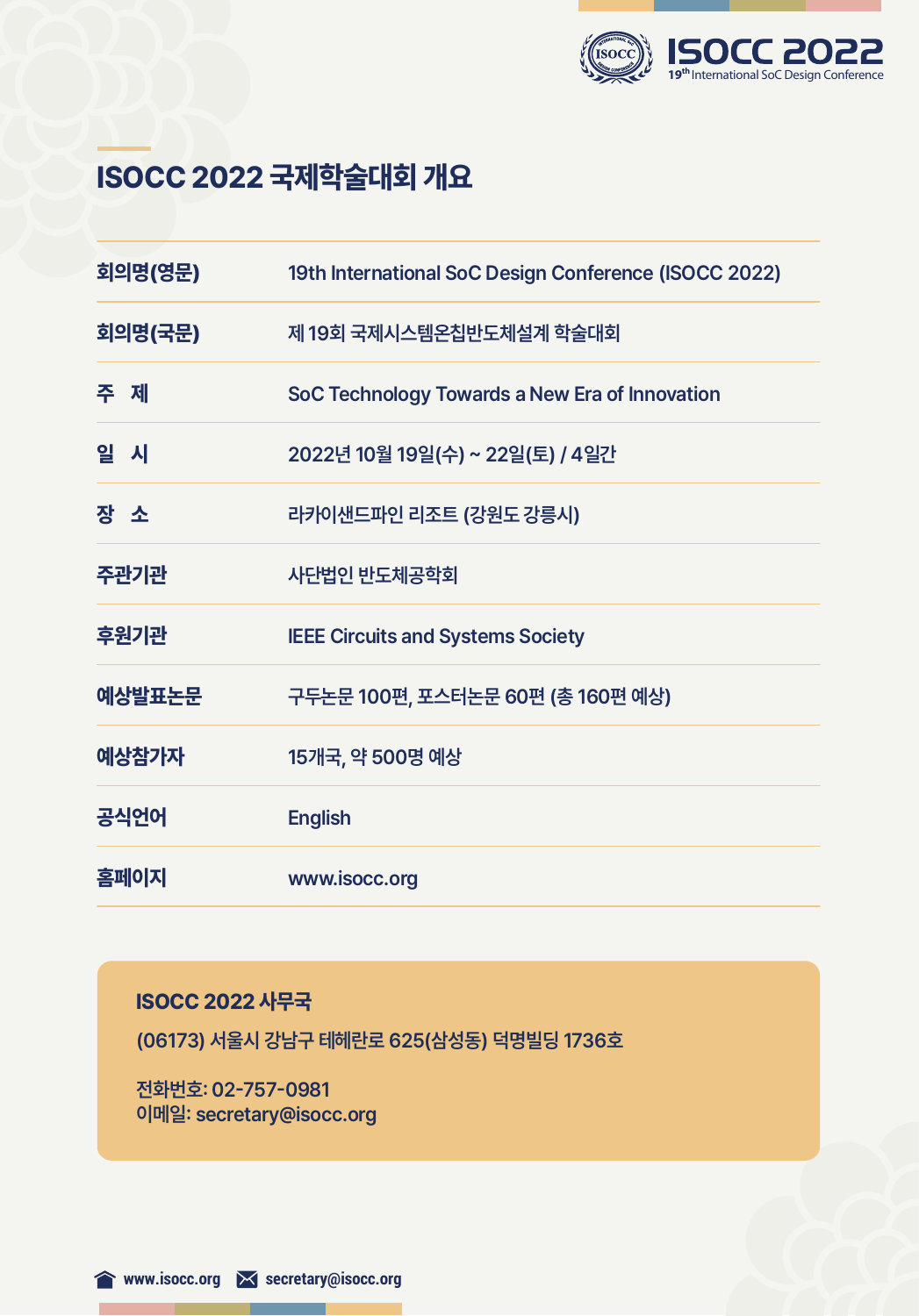



**Jongsun Park**

General Chair, ISOCC 2022

#### Professor, Korea University



2022년 10월 19일(수)부터 10월 22일(토)까지 라카이 샌드파인 리조트(강원도 강릉시)에서 개최되는<br>제 19회 국제시스템온칩반도체설계 학술대회(ISOCC 2022)에 여러분을 초대합니다.

ISOCC (International SoC Design Conference) 국제학술대회는 반도체공학회가 주최/주관하며<br>미국전기전자기술자협회(IEEE), 회로 및 시스템연구회(CASS)와 Technical Sponsorship을 맺어<br>매년 국내외 SoC 연구 개발에 종사하는 약 15개국, 500여명 이상의 산학연 연구자들이 참석하는 국제<br>학술대회로 국내에서 개최되는 SoC 관련 국제학술대회

ISOCC 2022은 새로운 시대 변화에 대비한 "SoC Technology Towards a New Era of Innovation" 라는 주제하에 SoC 관련 석학들의 초청 강연과 Tutorial을 비롯하여 국내외 산학연 연구자가 한자리에<br>모여 최신 설계 기술에 대한 정보를 교환하는 만남의 장을 마련할 계획입니다.

매년 저희 학회에 보여주시는 관심과 후원에 고개 숙여 감사 드리며, 올해도 저희 학술대회를 후원하시는<br>경우 전시를 비롯하여, 광고, 무료 등록 등의 여러가지 다양한 혜택을 제공하고 있사오니, 부디 많은 참여를<br>부탁드립니다. 관련 후원 혜택과 안내 사항은 첨부드리는 자료를 보시면 보다 자세하게 확인이<br>가능하십니다.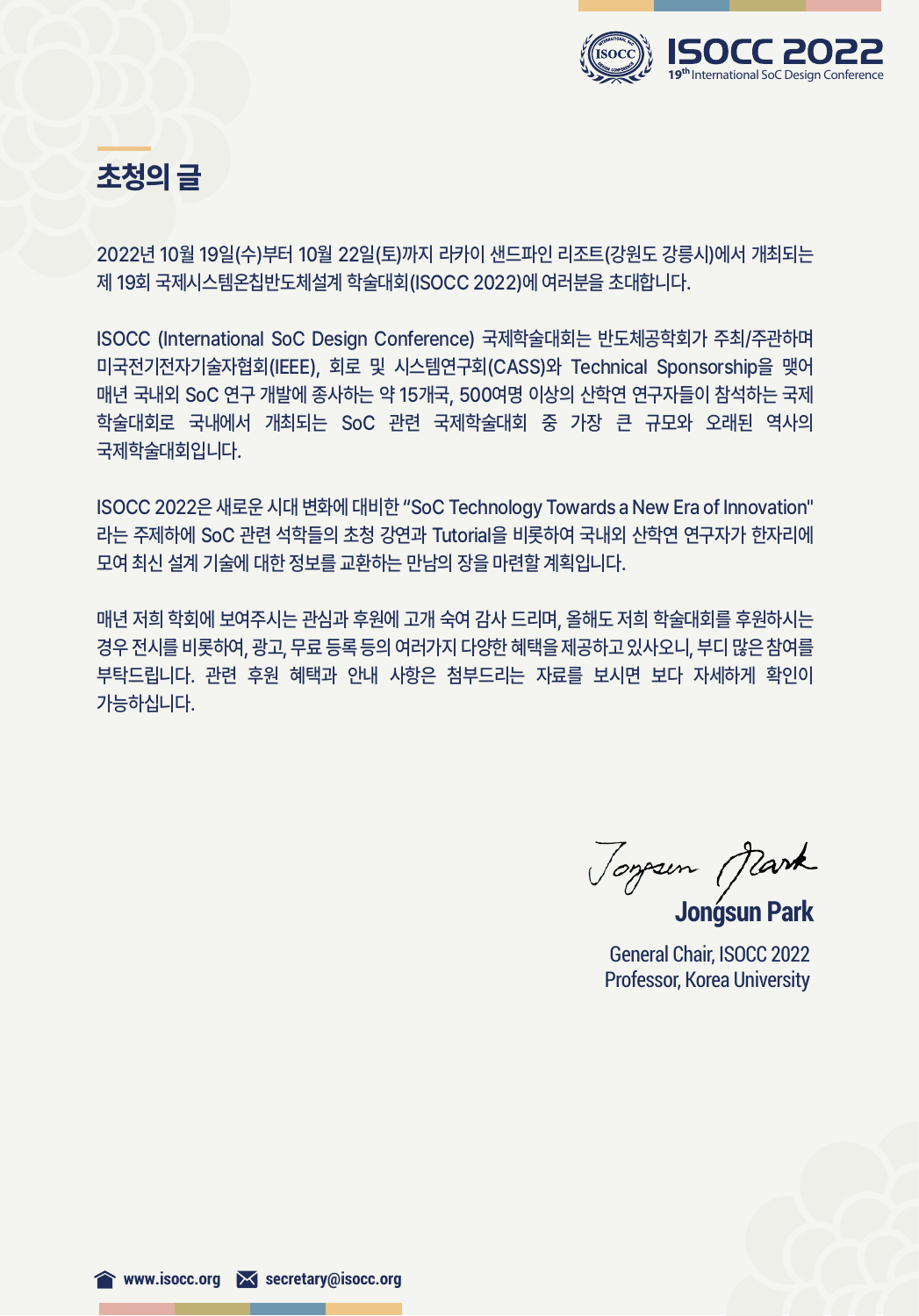



### **ISOCC 2022 개최 목적**

# **ISOCC 연혁**

○ 국내외 시스템반도체분야 연구자들에게 최신 설계 기술을 교류할 수 있는 기회를 제공 ○ 기조 연설, 초청 강연, 특별 세션 구성 및 Tutorial 등으로 해외 석학과의 인적 교류 확대 ○ 공동연구개발, 제휴, 제품 소개, 구인/구직 등으로 국내 시스템반도체 분야 인력 및 업체 네트워킹 활성화 ○ 급변하는 4차 산업혁명시대의 기술적, 사회적변화에 능동적으로 대처

## **ISOCC 2022 개최 필요성**

○ 선진 관련 기관과의 교류 및 협력 확대(대학, 학회, 산업체, 연구소 등) ○ 세계 최고 수준의 논문 데이터베이스(IEEE Xplore) 논문 등재를 통한 국제 학술 교류 활성화

| No.              | Conference        | <b>Venue</b>                                |
|------------------|-------------------|---------------------------------------------|
| 1 <sup>st</sup>  | <b>ISOCC 2004</b> | <b>COEX Conference Center, Seoul, Korea</b> |
| 2 <sub>nd</sub>  | <b>ISOCC 2005</b> | <b>COEX Conference Center, Seoul, Korea</b> |
| 3 <sup>rd</sup>  | <b>ISOCC 2006</b> | <b>COEX Conference Center, Seoul, Korea</b> |
| 4 <sup>th</sup>  | <b>ISOCC 2007</b> | <b>COEX Conference Center, Seoul, Korea</b> |
| 5 <sup>th</sup>  | <b>ISOCC 2008</b> | <b>BEXCO Convention Hall, Busan, Korea</b>  |
| 6 <sup>th</sup>  | <b>ISOCC 2009</b> | <b>BEXCO Convention Hall, Busan, Korea</b>  |
| 7 <sup>th</sup>  | <b>ISOCC 2010</b> | Songdo Convensia, Incheon, Korea            |
| 8 <sup>th</sup>  | <b>ISOCC 2011</b> | Ramada Plaza Jeju Hotel, Jeju, Korea        |
| <b>gth</b>       | <b>ISOCC 2012</b> | Ramada Plaza Jeju Hotel, Jeju, Korea        |
| 10 <sup>th</sup> | <b>ISOCC 2013</b> | <b>BEXCO Convention Hall, Busan, Korea</b>  |
| 11 <sup>th</sup> | <b>ISOCC 2014</b> | Ramada Plaza Jeju Hotel, Jeju, Korea        |
| 12 <sup>th</sup> | <b>ISOCC 2015</b> | Hotel Hyundai, Gyeongju, Korea              |
| 13 <sup>th</sup> | <b>ISOCC 2016</b> | Ramada Plaza Jeju Hotel, Jeju, Korea        |
| 14 <sup>th</sup> | <b>ISOCC 2017</b> | <b>Grand Hilton Seoul, Seoul, Korea</b>     |
| 15 <sup>th</sup> | <b>ISOCC 2018</b> | Inter-Burgo Hotel Daegu, Daegu, Korea       |
| 16 <sup>th</sup> | <b>ISOCC 2019</b> | Ramada Plaza Jeju Hotel, Jeju, Korea        |
| 17 <sup>th</sup> | <b>ISOCC 2020</b> | Sono Calm Yeosu Hotel, Yeosu, Korea         |
| 18 <sup>th</sup> | <b>ISOCC 2021</b> | Ramada Plaza Jeju Hotel, Jeju, Korea        |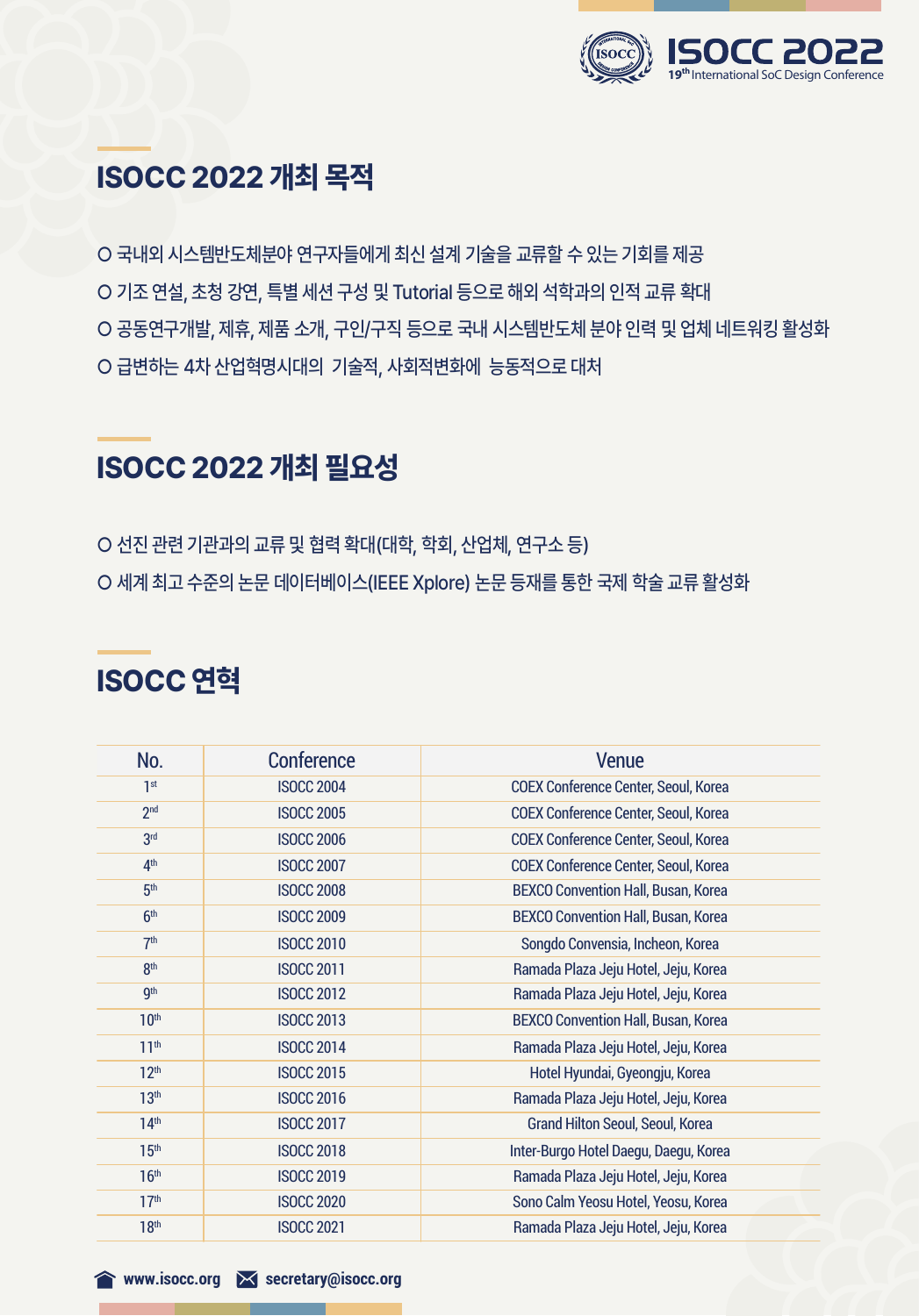



# **ISOCC 2022 발표 분야**

**· Analog Circuits** 

**• Data Converters** 

• RF/Microwave/Wireless

• Wireline

� Digital Circuits, Architecture, and Systems

**• Machine Learning and AI** 

� SoC Design Methodology and CAD

� Circuits and Systems for Emerging Technologies

|    | 10.19(수)                         | 10.20(목)                                                                                                        | 10.21(금)                                                                                          | 10.22(토)          |
|----|----------------------------------|-----------------------------------------------------------------------------------------------------------------|---------------------------------------------------------------------------------------------------|-------------------|
| 오전 | $\overline{\phantom{a}}$         | Registration<br><b>Opening Ceremony</b><br><b>Keynote Speech</b>                                                | Registration<br><b>Keynote Speech</b>                                                             | <b>Discussion</b> |
| 오후 | Registration<br><b>Tutorials</b> | <b>Chip Design Contest</b><br><b>Parallel Sessions</b><br><b>Short Tutorial</b><br><b>Industrial Exhibition</b> | <b>WiSoC</b><br><b>Parallel Sessions</b><br><b>Short Tutorial</b><br><b>Industrial Exhibition</b> |                   |
| 저녁 | <b>Welcome Reception</b>         | <b>Banquet</b>                                                                                                  | <b>Closing Ceremony</b>                                                                           |                   |

**상기 프로그램은 변경될 수 있습니다.**

## **ISOCC 2022 주요 일정**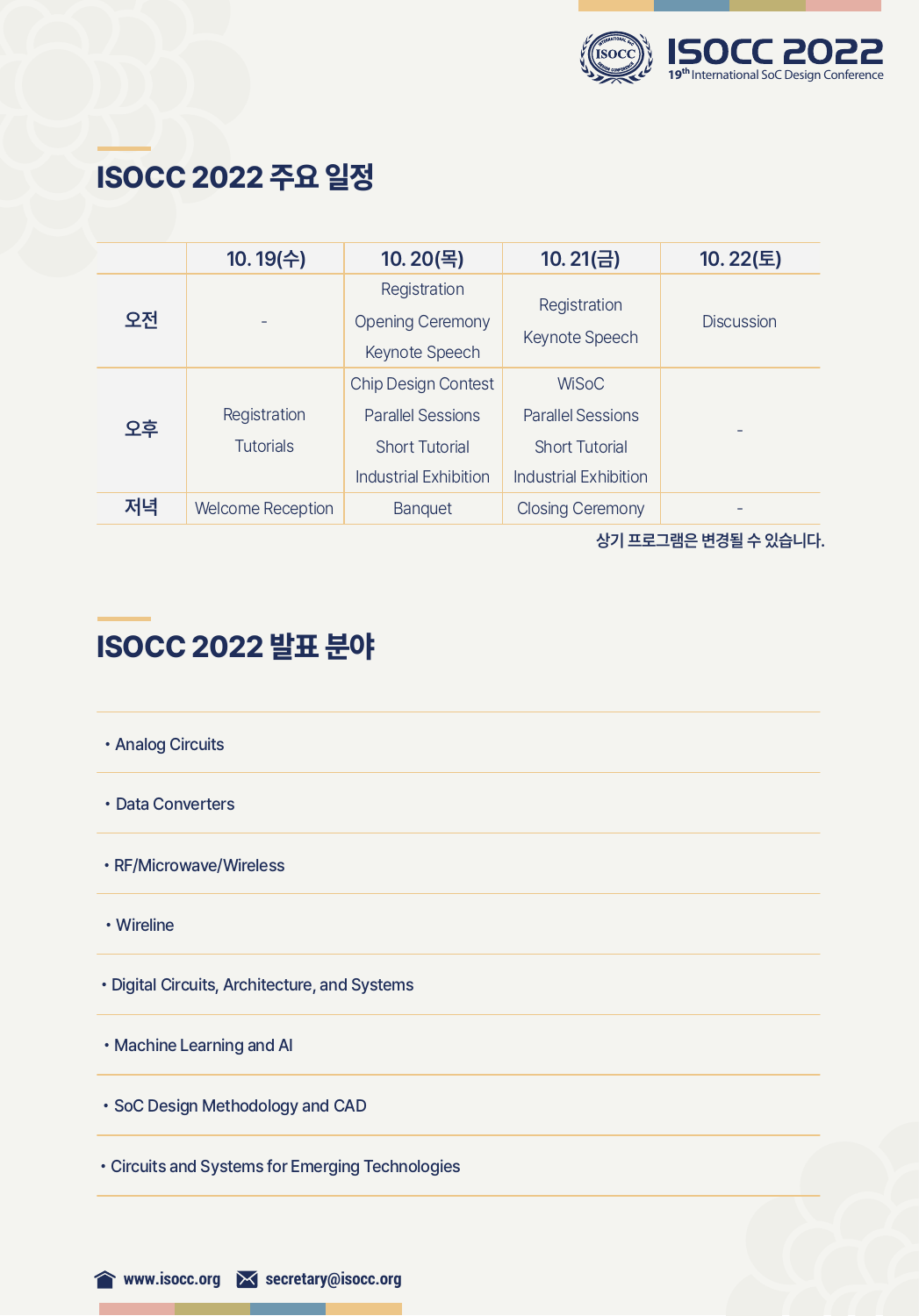



|                                            | <b>Diamond Platinum</b>                                 |               | <b>Gold</b> | <b>Silver</b>                   | <b>Bronze</b> | <b>Honor</b> |
|--------------------------------------------|---------------------------------------------------------|---------------|-------------|---------------------------------|---------------|--------------|
| 후원 종류 및 혜택                                 | 1,500만원<br>이상                                           | 1,000만원<br>이상 | 500만원<br>이상 | 300만원<br>이상                     | 200만원<br>이상   | 100만원<br>이상  |
| Program Book 전면 광고<br>(A5 Size, 인쇄, Color) | $\left(\begin{array}{c} \end{array}\right)$<br>뒷표지(선착순) | 뒷표지 내면(선착순)   |             | $\bigcirc$                      | ( )           | $(\ )$       |
| Proceeding 전면 광고<br>(A4 Size, PDF, Color)  | $\bigcirc$                                              | $\bigcirc$    | $( \ )$     | $\bigcirc$                      | $\bigcap$     | $\bigcirc$   |
| 공식 홈페이지 로고 표기                              | $\bigcirc$                                              | $\bigcap$     | ( )         | $\bigcirc$                      | $\bigcirc$    | $\bigcap$    |
| 전시 테이블 제공<br>(테이블, 의자, 백보드)                | ( )                                                     | $\bigcap$     |             | $\bigcirc$                      | $\big(\big)$  | $\bigcirc$   |
| 무료 등록                                      | 15명                                                     | 10명           | 5명          | 3명                              | 2명            | 1명           |
| 세션 홍보<br>(프로그램북 내 후원사명 명기)                 | 5개세션                                                    | 4개세션          | 3개세션        | 2개세션                            | 1개세션          | $\times$     |
| 우수 논문 후원사명 시상                              | ( )                                                     | $(\ )$        |             | $\left(\begin{array}{c}\right)$ | $\times$      | $\times$     |
| Proceeding USB 로고 표기                       | $( \ )$                                                 | $\bigcap$     |             | $\times$                        | $\times$      | $\times$     |
| 참가자명찰 로고 표기                                | $( \ )$                                                 | $(\ )$        | $\times$    | $\times$                        | $\times$      | $\times$     |

## **ISOCC 2022 후원사 혜택**

#### **참고**

\*뒷표지, 뒷표지 내면 광고를 제외한 모든 광고는 동일 등급내에서 알파벳 순서대로 작성됩니다 . \*광고 및 후원사 Logo (CI) 를 보내실때는 일러스트(AI)파일 또는 해상도 300dpi 이상의 고해상도 파일로 보내주시기 바랍니다.

\*광고 파일 사이즈 안내 - Program Book 가로 148mm x 세로 210mm (A5 size) - Proceedings 가로 210mm x 세로 297 mm (A4 size)

\*후원 종류 및 혜택은 변경 될 수 있습니다 .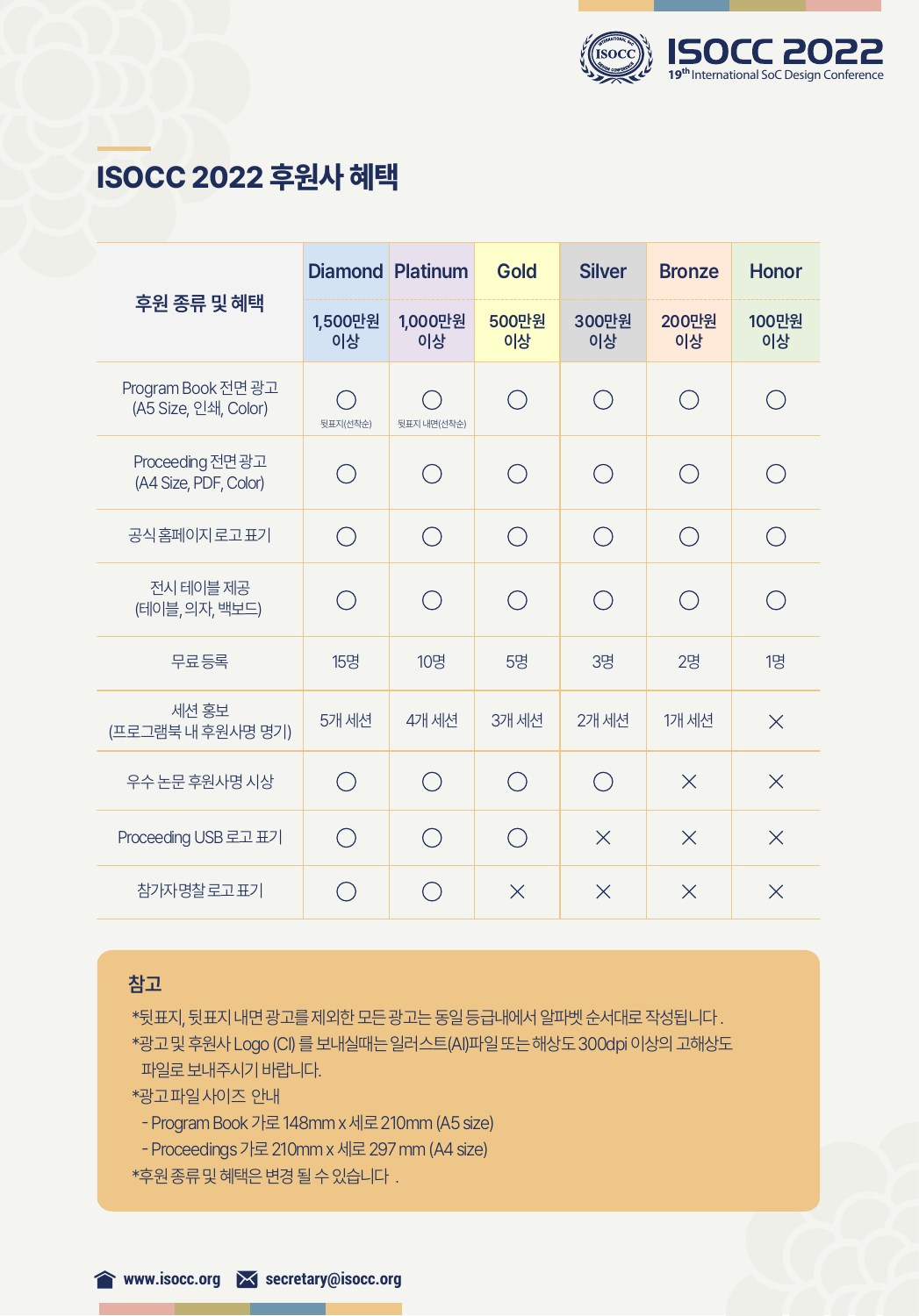





# **후원 신청 안내**

**1) 신청 안내**



전자계산서 발행이 필요하실 경우 사무국에 별도로 신청해 주셔야합니다 . –

- 후원 금액은 학회 조직위원회의 결정에 따라 변동될 수 있습니다.

- 
- − 후원 금액은 학회 조직위원회의 결정에 따라 변동될 수 있습니다 .<br>− 후원사 및 전시테이블위치 배정은 후원 등급, 후원금 납부일, 신청 일자 순서대로 배정됩니다.
- 
- 후원 관련 안내가 필요하실 경우 ISOCC 2022 사무국으로 연락주시기 바랍니다. –
- 

− 마지막 페이지에 있는 신청서 작성 후 사업자등록증과 함께 ISOCC 2022 사무국 이메일로 접수바랍니다.<br>− 후원 금액은 은행 송금만 가능하며 필요하실 경우 전자계산서 발행이 가능합니다.

- 후원 금액은 은행 송금만 가능하며 필요하실 경우 전자계산서 발행이 가능합니다.

#### **2) 후원 접수 및 문의**

#### **ISOCC 2022 사무국**

**(06173) 서울시 강남구 테헤란로 625(삼성동) 덕명빌딩 1736호**

**전화번호: 02-757-0981 이메일: secretary@isocc.org**

# **후원사 전시 사례**